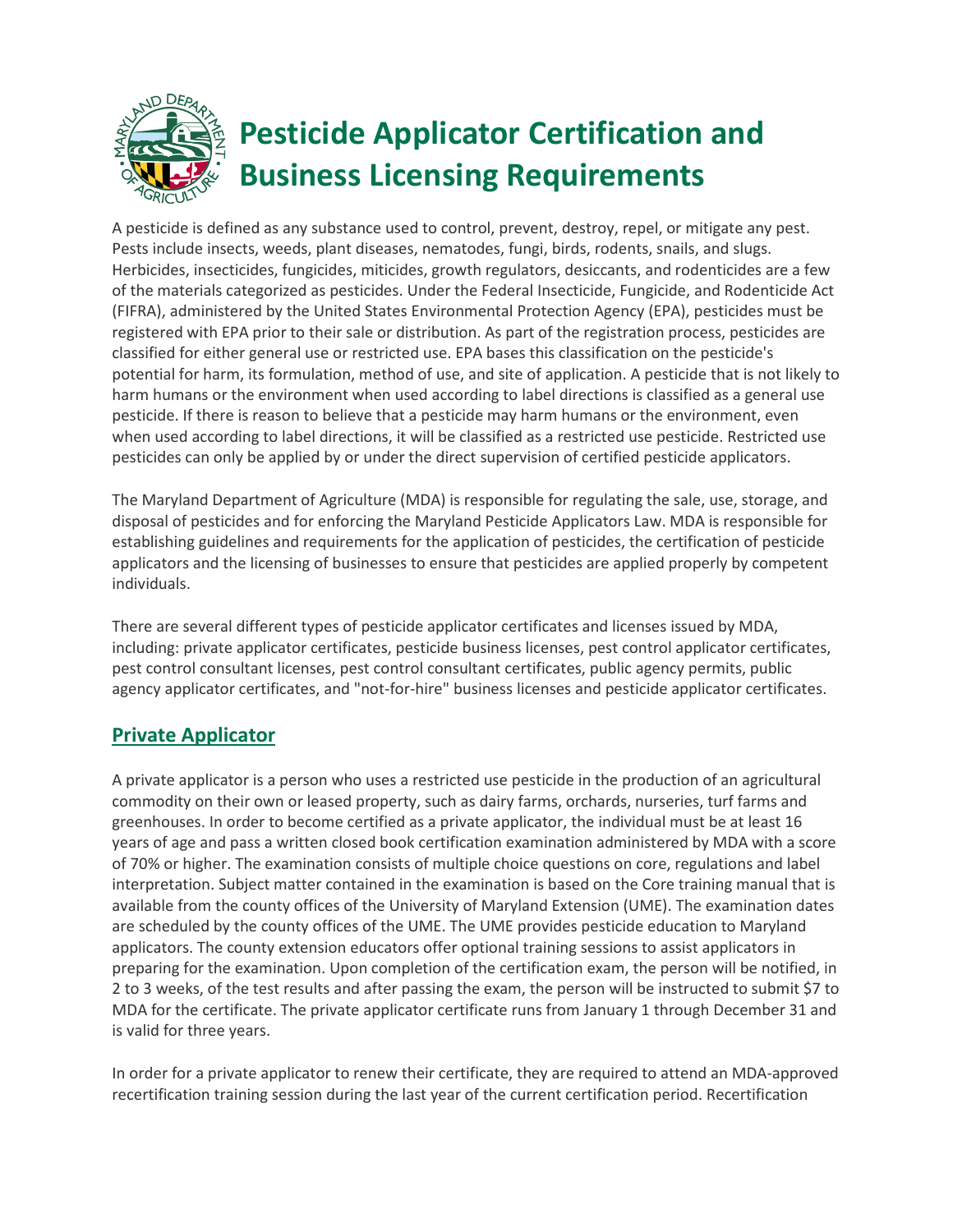training provides applicators with new information on pest control, health and environmental safety, pest management technology, and changes in pesticide laws and regulations to help the applicator continue to use pesticides safely and effectively. The training must consist of a minimum of 4 credits (1 credit is equal to  $\frac{1}{2}$  hour of training), that is the equivalent of two hours of pest or pesticide related topics as determined by MDA and UME. Attendance at initial certification training will not satisfy the requirements for recertification training. The required topics that must be covered in each recertification session changes as the need arises and a listing of these topics along with optional topics is available from MDA. The sponsor of a recertification session must submit a copy of the meeting agenda to MDA for approval at least two weeks prior to the recertification session. The sponsor is also responsible for providing MDA with verification of attendance for each individual seeking recertification credit. The verification form must include the participants printed name, address and certificate number. Upon receiving the verification of attendance, MDA will update each private applicator's training records. Renewal forms are issued in late November to applicators that have satisfied the training requirements and whose private applicator certificates are about to expire.

## **Commercial Pest Control**

A pesticide business is any business that is **offering pest control services or is applying general or restricted use pesticides for hire as part of a service or contract agreement**. Pest control means engaging in, or offering to engage in, recommending, advertising, soliciting the use of, supervising the use of, or using, a pesticide or device for the identification, control, eradication, mitigation, detection, inspection, or prevention of a pest in, on, or around any house, building, water, air, land, plant, structure, or animal. This includes lawn care companies using weed and feed or organic pesticides, landscapers using Roundup or animal repellents, and firms providing structural pest control, including the use of devices using heat or freezing. A pesticide business license is required in order to provide these services.

**Licensing** - In order to obtain a pesticide business license, a firm must complete an application obtained from MDA, designate at least one person certified as a pest control applicator in the categories in which they are providing pest control services, pay a \$150 annual business license fee, and provide proof of general liability insurance as follows:

- Bodily Injury \$100,000 each person and \$300,000 each occurrence
- Property Damage \$15,000 each occurrence and \$30,000 annual aggregate provision

An original copy of the current Certificate of Insurance must be kept on file with MDA. The licensing period runs from July 1 through June 30.

**Certification** - In order to become certified as a pest control applicator, an individual must be at least 18 years of age and have at least one year of practical pesticide application experience as a registered employee in the category(ies) in which they want to become certified. A degree in a biological field such as biology, botany, horticulture, entomology, agronomy, etc. may qualify in lieu of experience. Certain approved courses (See "Approved Initial Certification Courses" document) will also be accepted in lieu of experience or a degree. The individual must pass examinations administered by MDA.

In order to qualify for the examinations, an applicant must submit an application for certification obtained from MDA at least one month prior to the examination. Experience or education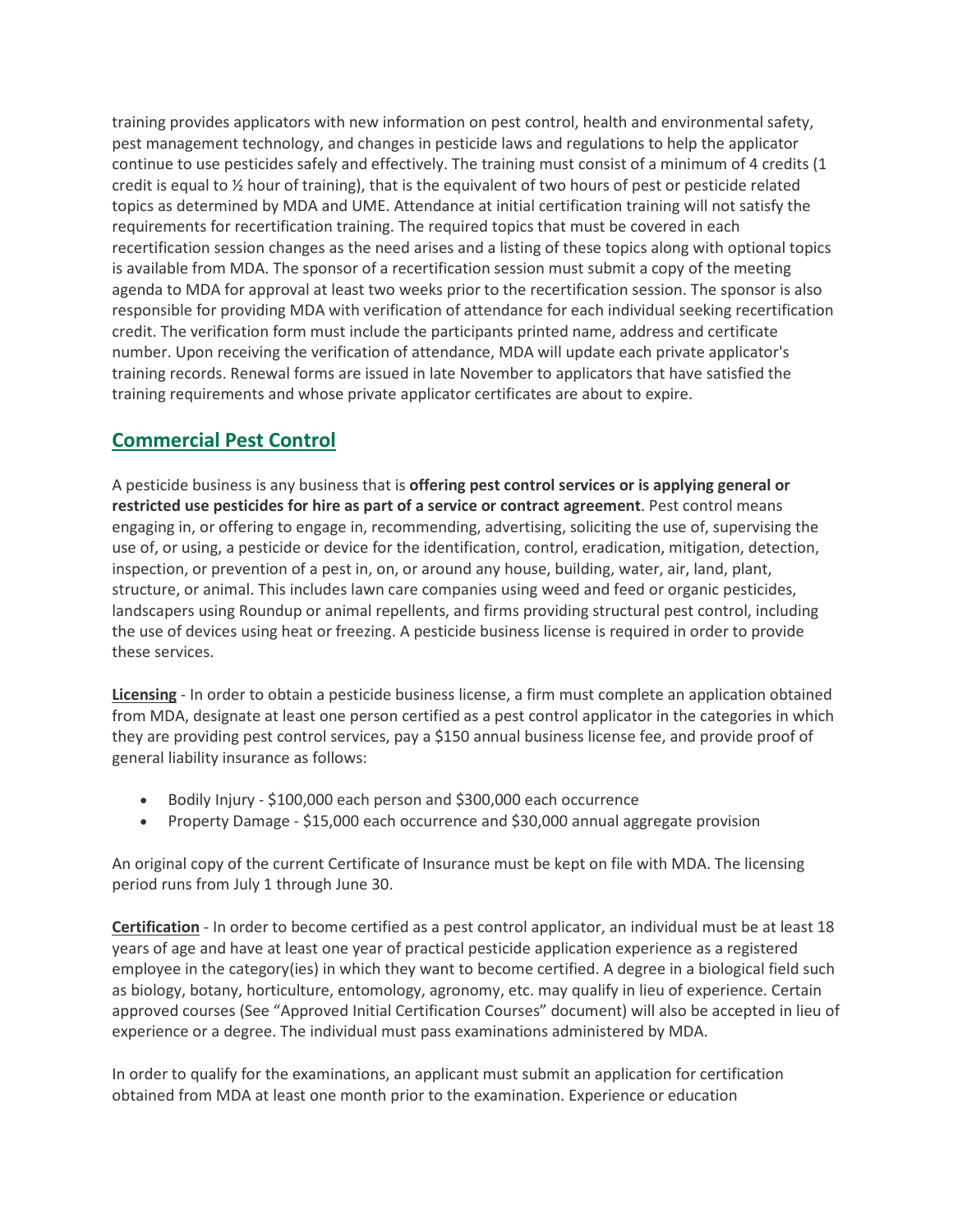documentation such as the Verification of Experience Forms or college transcripts must be attached. Applications are available on MDA's web site as a PDF file at www.mda.maryland.gov. A listing of the manuals and suppliers used in preparation for taking the examinations is attached as part of the application form. Upon approval of the application, MDA will mail an approval letter with further information on the examination process. A notification will be mailed to the applicant's home address approximately two weeks prior to the examination listing the dates and locations. MDA offers the commercial examinations every other month in Annapolis, Salisbury and Frederick.

Examinations are multiple-choice and closed book. Each applicant must pass the Core examination which covers basic pesticide information and laws and at least one specific category examination with a score of 70% or higher. Please note, that the Core is not considered a Category of Pest Control. The last page of this document provides a listing of the pest control categories and subcategories.

An individual may retake the exams as many times as is necessary. However, there is a \$10 retake fee paid at the time of reexamination for each examination that is retaken. Upon passing the exams, a \$75 annual certification fee must be paid for the initial category, and a \$25 fee for each additional main category (numeric designation) of certification. The fees are only assessed for a category, not for subcategories (letter designation). There are no additional fees for certification in multiple subcategories under one category. Regulations prohibit an individual from maintaining certification for more than one place of business at a time. In addition, a certificate cannot be transferred to another person, and MDA must be notified immediately when a certified applicator is no longer employed by a licensee or permittee.

**Recertification** - Maryland requires *all* certified applicators (including out-of-state applicators who were certified based on reciprocity - refer to the section on reciprocity) to attend recertification training *each year* in order to renew their certificate.

The training does not have to be held in Maryland. In order for a meeting to qualify for recertification credit, a copy must be submitted to MDA for approval. (Note: *Before a meeting can be advertised for recertification credit in Maryland it must be submitted to MDA at least 2 weeks prior to the meeting and be approved*). If the meeting has not been submitted by the meeting sponsor for recertification credit in Maryland, a copy of the meeting agenda needs to be submitted by the applicator to MDA for approval. In order for an individual to become recertified, they must obtain the following credits on an annual basis: Categories 1, 3, 7, 8, 9, 10 and 13 must receive eight credits; Categories 2, 5 and 6 must receive six credits; Categories 4 and 11 must receive 4 credits once every three years; Category 10 and 12 must attend recertification training that pertains to the area of their work. All other categories are determined on a case by case basis (1 credit is equal to  $\frac{1}{2}$  hour of training).

In order for a meeting to receive recertification credit it *must* cover new laws, regulations or policies along with new technology. Integrated Pest Management (IPM) principles and methodologies should be incorporated into the program along with a combination of the following topics: pesticide safety; environmental concerns; pest biology; control techniques; storage; and disposal. Sponsors of the recertification sessions must ensure that individuals needing recertification credit attend the appropriate sessions and submit documentation to MDA that each individual has satisfied the training requirements. Documentation includes each participant's name and certificate number. If the meeting was not submitted by the sponsor, documentation of attendance must be supplied to MDA by the applicator. Certificates of completion or similar documentation can be used.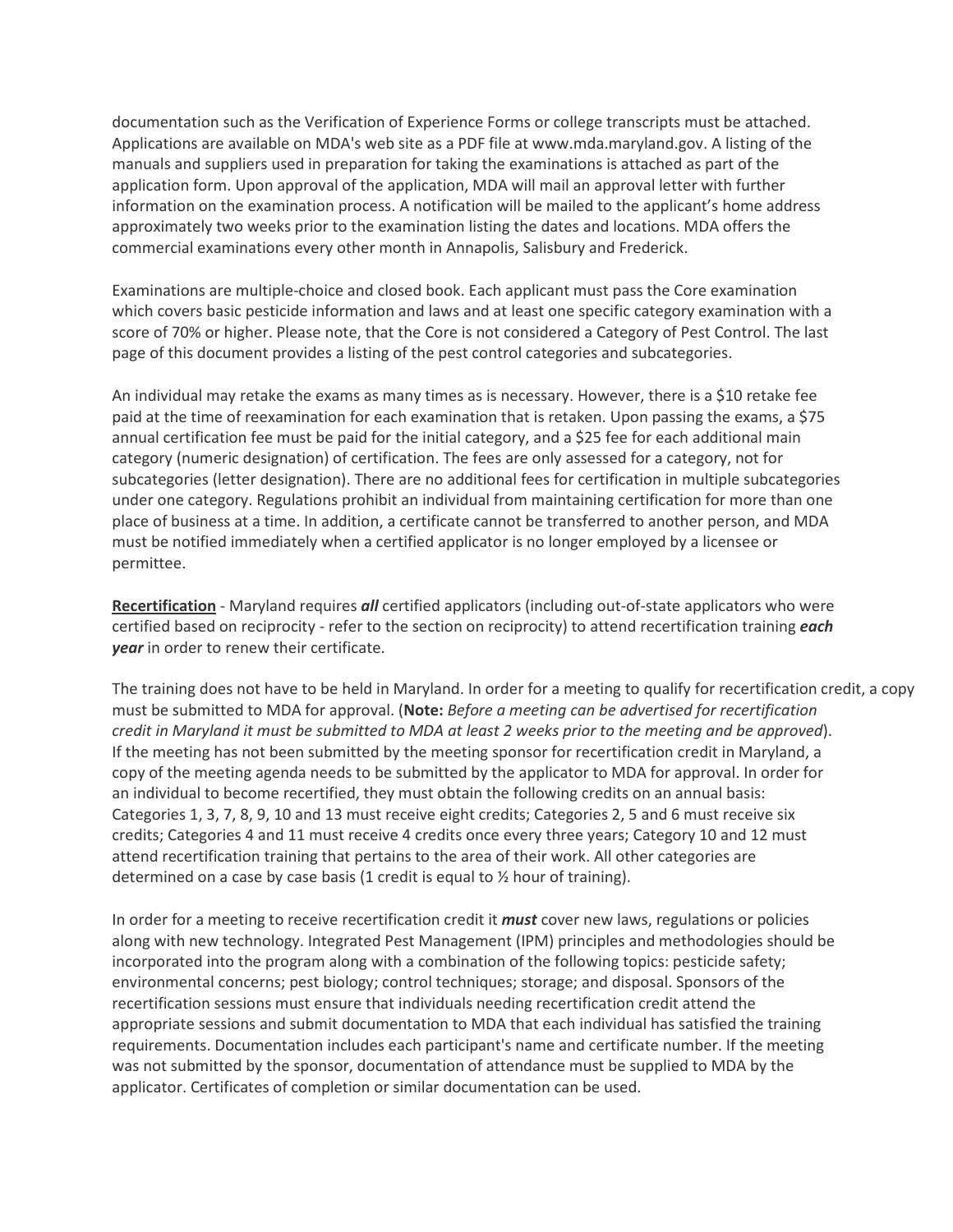Upon submission of proof of training, MDA will update the certified applicator's training records and a renewal form will be mailed to the applicator in April. If a certified applicator does not attend recertification training, or provide MDA with proof of attendance, the applicator must retake the certification examinations by June 30 in order to renew the certificate.

**Business License / Permit and Applicator Renewal** – Business license/permit holders are responsible for the renewal of their business license and the certificates of all employed applicators. Renewal information will be sent out to businesses / public agencies annually with a deadline of June  $30<sup>th</sup>$  for application submission. The renewal application includes current employee information and an area to check/input individual applicator recertification credits obtained.

We are now utilizing an online system for renewals found at [https://egov.maryland.gov/mda/pesticides.](https://egov.maryland.gov/mda/pesticides) In order to log onto the site, you need your business license/permit number and a code found on the renewal information card. If you do not have access to an internet connection, you may call our office at (410) 841-5710 and request a paper application.

*NOTE***: A business license or certificate is not considered valid until all the requirements are satisfied and MDA receives the appropriate fees and renewal forms.**

### **Pest Control Consultant**

A pest control consultant license and certificate are required if a person is engaged in the business of offering or supplying technical advice or supervision, inspecting for or identifying pests, or recommending the use of specific pesticides for the purpose of controlling pests. The requirements and procedures for obtaining and maintaining a pest consultant business license and certificate are the same as that for a pesticide business license and pest control applicators certificate, except for the following differences: (1) The licensing and certification period runs from January 1 through December 31 of each year; (2) There are no insurance requirements for maintaining a consultant license; (3) A pest control consultant will be certified in Category 12 - Consulting, Note - Certification in this category is based on experience, or education, and passing the certification examinations in those categories of pest control that consulting services will be offered; (4) The annual pest control consultant license fee is \$150 and the pest control consultant certificate fee is \$75.

Those individuals certified as Consultants are required to attend recertification training each year between January 1 and December 31 in order to renew their certificate. The recertification training requirements will be based off of the categories of pest control that were originally taken for certification and in which consulting services are being offered.

## **Public Agency**

An employee of a unit of federal, state, county, or local government that performs pest control using general or restricted use pesticides (e.g., highway maintenance, weed control, structural pest control, golf courses, etc.) is classified as a public agency applicator. Each agency performing pest control must obtain a public agency permit and have at least one individual certified in the categories in which it is making pesticide applications. All of the requirements for obtaining and maintaining a public agency permit and public agency applicator certificate are the same as that of the pesticide business and pest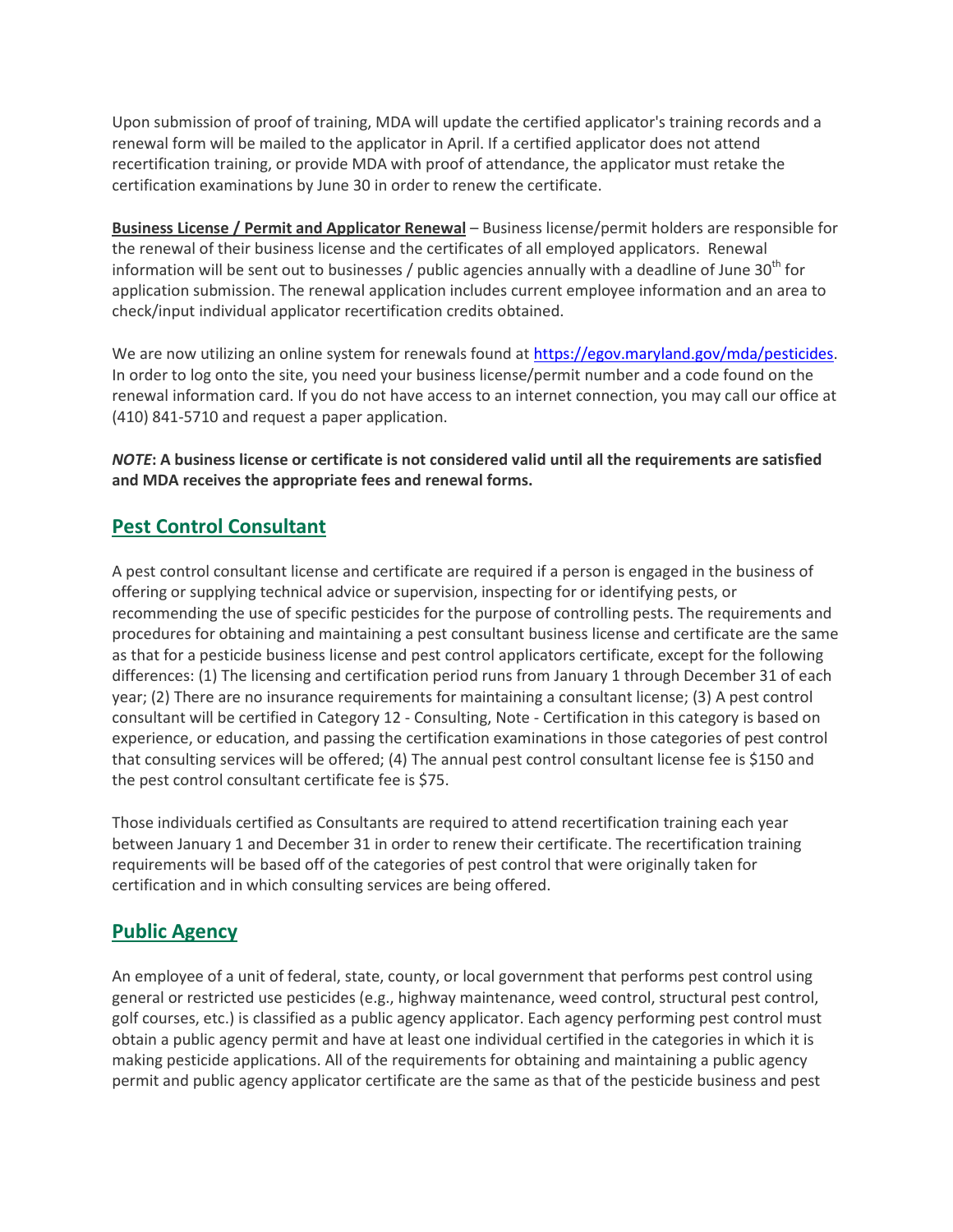control applicator, except there are no fees or insurance requirements associated with the public agency permit or certificate.

#### **Not - For - Hire**

A Not-For-Hire license is required of facilities where pest control services are performed by the owner or employees on the facility's property where the property is open to, or routinely used or enjoyed by members of the public. This applies to private golf courses, or country clubs, whose employees apply either a **general use and/or restricted use pesticide** in the maintenance of the golf course. In order to obtain a Not-For-Hire license the facility must employ at least one person certified as a pest control applicator. The requirements and procedures for obtaining and maintaining a Not-For-Hire license and applicator certificate are the same as that for a pesticide business license and pest control applicators certificate, except for the following difference: (1) there are no insurance requirements for maintaining a Not-For-Hire license. The annual Not-For-Hire license fee is \$150 and the certificate fee is \$75 with a \$25 fee for each additional main category of certification.

Other types of private firms, facilities or corporations (e.g., private hospitals, private schools, grain elevators, manufacturing or processing plants, apartment complexes, etc.) whose employees apply pesticides to the employers property are not required to maintain a Not-For-Hire license, or have someone certified, unless they are applying restricted use pesticides. If a restricted use pesticide is being used a Not-For-Hire license must be obtained along with having someone certified as a pesticide applicator. (However, if a corporation or business is serving as a contractor for pest control in this situation they are classified as a commercial business.)

## **Non-affiliated Certificate ("Red Stamp")**

The non-affiliated or "Red Stamp" certificate is offered as a means for an applicator to maintain their pesticide certification once they have left the employment of a licensed business or public agency. All certificates, other than the non-affiliated certificate, have to be associated with a pesticide business license or public agency permit. A pesticide applicator's certificate is only valid for one year and if the certificate is not renewed within a year, an individual must retake the certification examinations in order to reinstate their certificate. As a result, this type of certification is offered to an individual that does not want to retake the certification examinations. However, the *non-affiliated certification does not allow an individual to offer pest control services or perform pesticide applications since it is not associated with a business license or permit.*

Besides not being able to offer pest control services, the requirements for the non-affiliated certificate are the same as those for the pesticide applicator certificate. The certificate runs from July 1 through June 30 and must be renewed each year. The renewal fees are also the same, \$75 for the certificate and \$25 for each additional main category of certification. A certificate renewal is mailed to the certified person's home address, normally in April. In addition, all of the recertification requirements, such as training and fee submission, must be fulfilled in order to renew the certificate.

### **Dealer Permit**

A person or business selling, or distributing, restricted use pesticides must obtain a dealer permit from MDA. In order to obtain a permit, an application must be completed and submitted to MDA along with a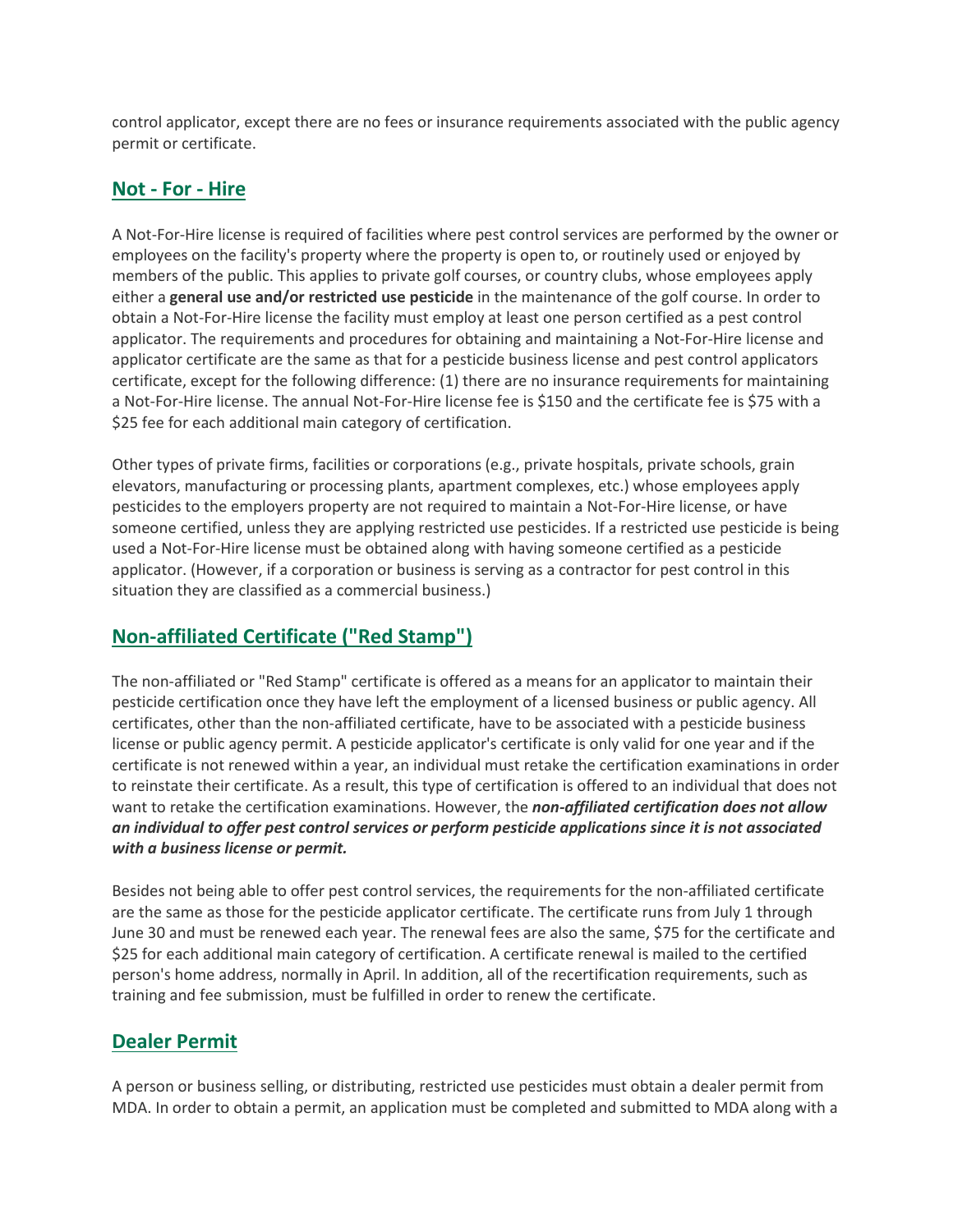\$25 permit fee. The dealer permit runs from January 1 through December 31 and is renewed annually. Currently MDA does not have any state classified restricted use pesticides and the listing of restricted use pesticides would be based off of EPA's listing. A dealer may not sell or distribute a restricted use pesticide to any person other than a permitted dealer, a certified applicator or that person's authorized representative. Proof of authorization shall be provided before the sale or distribution of a restricted use pesticide.

# **Reciprocity**

Reciprocity is a *one time* process for a *nonresident* of Maryland to obtain certification in Maryland based off of certification in their current state of residency. This certification is based on the applicant taking the certification examinations in their current state of residency. To become certified based on reciprocity; a copy of a current certificate from the applicant's current state of residency must be submitted along with a copy of their driver's license. Upon approval, the applicant will be notified concerning payment of the necessary fees. Once the applicator becomes certified in Maryland, they must comply with Maryland's laws, regulations and recertification training requirements. Please note: Maryland residents are not eligible for certification through reciprocity. Maryland residents must take the certification examinations.

## **Registered Employee**

Each pesticide licensee or permittee is responsible for ensuring that each employee involved in pest control sales, service, or inspections completes a training program approved by MDA on pesticide use and safety. The purpose of the training is to instruct an individual in the principles of pest control and the proper use of pesticides to ensure they are competent to identify pest problems and to handle and apply pesticides in order to prevent harm to themselves, others, animals or the environment. An employee must receive and complete the training within 30 days of a business, or agency, obtaining a business license or permit, initial employment or changing job duties that will involve pest control sales, service or inspections. The training, at a minimum, must consist of the following topics and concepts:

- Pesticide laws and regulations;
- Pesticide label comprehension;
- Safety and emergency procedures;
- Pest identification and control recommendations;
- Pesticide application techniques;
- Environmental and health concerns; and
- Integrated pest management principles.

Licensees and Permittees are required to maintain written documentation verifying that each registered employee has completed the required training, including the date in which the training was completed. An employee who has not successfully completed the training requirements may not apply pesticides unless a certified applicator, or a registered employee, is physically present at the time and place the pesticide is applied. To register an employee, their name, social security number, driver's license number, date of employment and the date that they completed the training must be submitted to MDA on an I.D. Card Request Form along with a one inch by one inch color photograph with the employee's name printed on the back of the photograph and the \$30 initial registration fee for each new employee. Upon receipt of the I.D. card, a Registered Employee is required to carry the Maryland Department of